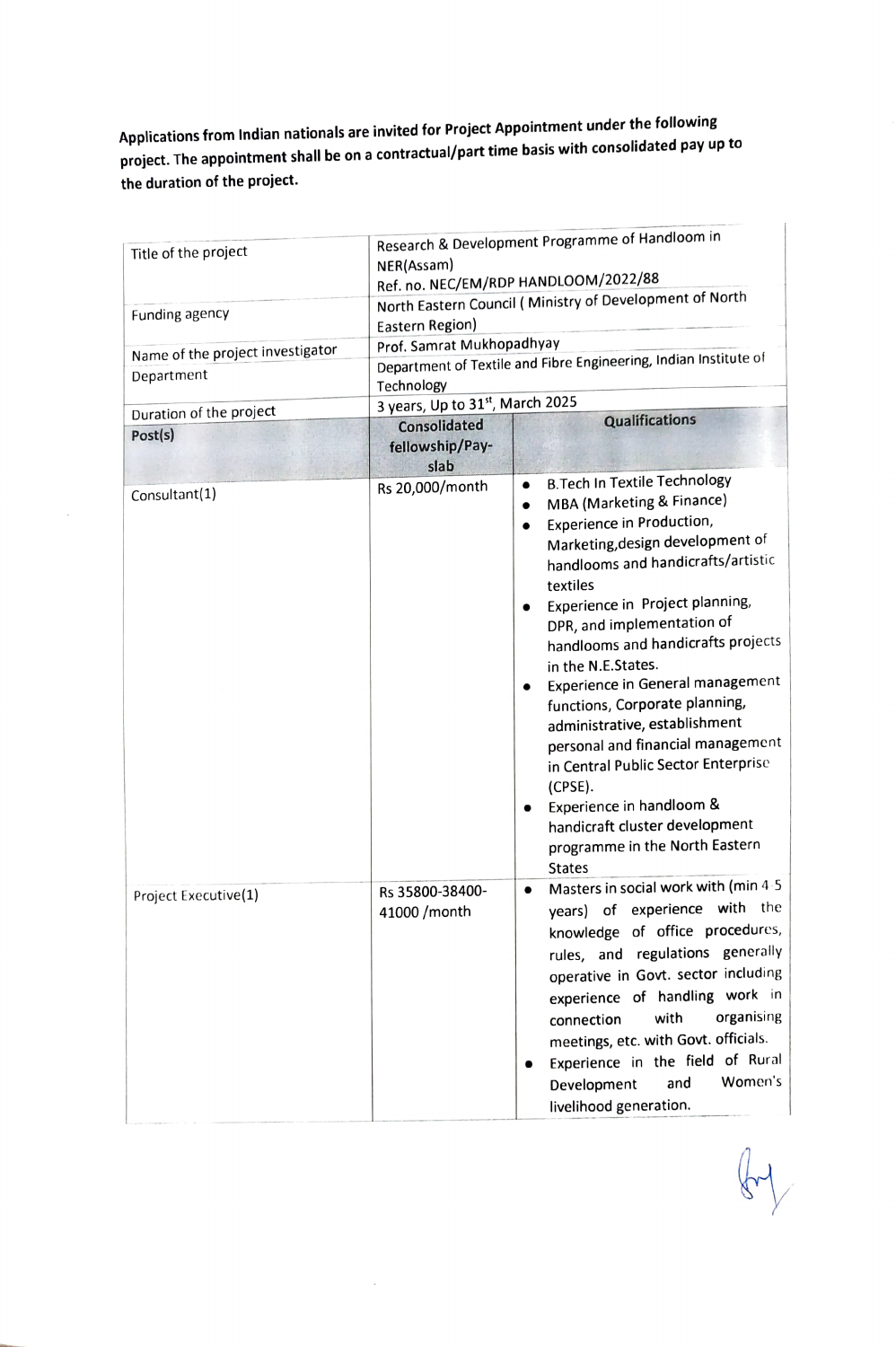|                           |                            | $\bullet$<br>Experience of (min 2 years) in the<br>Handloom sector with Handloom<br>weavers.<br>Also, knowledge of the Govt funds in<br>the livelihood sector.<br>Experience in counseling (min 3<br>$\bullet$<br>years) in the field.<br>Oversee the development of the<br>project and draft reports of field<br>survey data.<br>Coordinate with internal program<br>$\bullet$<br>management and with the outdoor<br>resources for the execution of the<br>project.<br>Organise meetings of the project<br>$\bullet$<br>board members.<br>Capable of exploring opportunities<br>to add value to job accomplishment.<br>Knowledge of computer handling.<br>$\bullet$                                                                      |
|---------------------------|----------------------------|-------------------------------------------------------------------------------------------------------------------------------------------------------------------------------------------------------------------------------------------------------------------------------------------------------------------------------------------------------------------------------------------------------------------------------------------------------------------------------------------------------------------------------------------------------------------------------------------------------------------------------------------------------------------------------------------------------------------------------------------|
| Deep Learning Engineer(1) | Rs 31000 +24%<br>HRA/month | B.Tech + M.Tech in Computer<br>$\bullet$<br>Science or Mathematics.<br>Experience in ML, computer vision,<br>segmentation tasks, deploying ML<br>models, production level ML, DL<br>engineering, HPC, distributed<br>training, etc.<br>Proficiency in Python accelerated<br>ML libraries like RAPIDS, CUDA<br>python, cupy, dask etc.<br><b>Experience with DL framework</b><br>Tensorflow, explanatory data<br>analysis, optimization frameworks<br>like optuna, NNI etc.<br>Candidates with past project<br>experience in DL segmentation<br>tasks and the handloom sector will<br>be preferred.<br>The position is part-time and will be<br>milestone-based, on missing 2<br>successive milestones, the contract<br>may be terminated. |

 $\mathbb{C}$